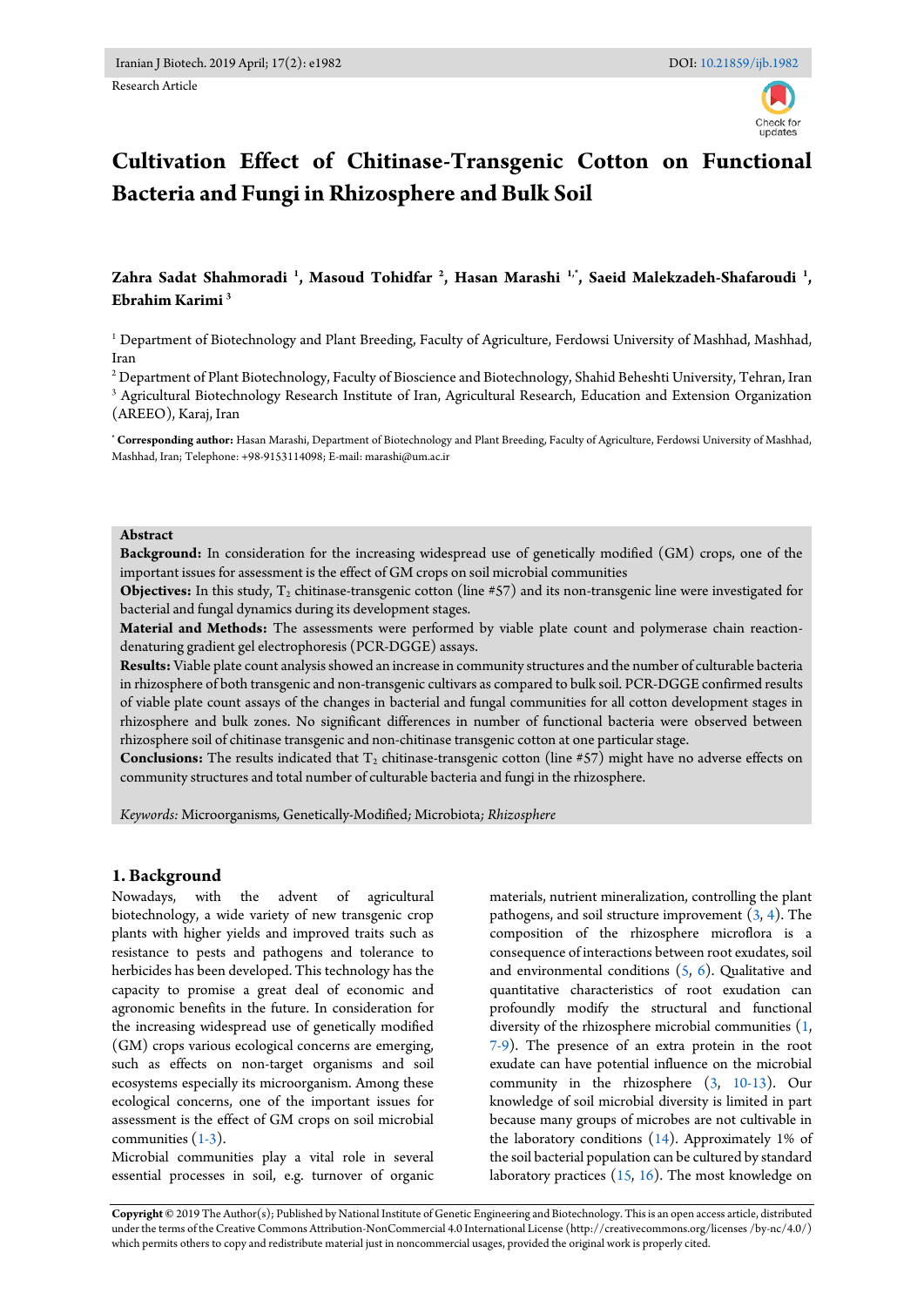natural microbial community composition has been derived from indirect microbiological techniques. It is now recognized among microbiologists that only a small fraction of all bacteria have been isolated and characterized. Nowadays, microbiologists use the molecular, "culture independent" technologies like DGGE (Denaturing Gradient Gel Electrophoresis) to fill this void [\(12,](#page-5-3) [17\)](#page-5-4).

# **2. Objectives**

The aim of this study was to assess the effects of  $T_2$ chitinase-transgenic cotton on soil microbial communities (bacteria and fungi) under greenhouse conditions. For this purpose, DGGE and viable plate count assays were used to analyze the effects of chitinase-transgenic cotton on soil microbial community composition. DGGE was performed on 16S rRNA gene and 18S rRNA gene in bacteria and fungi, respectively. The results will help to explore the potential environmental risk assessment of chitinasetransgenic cottons on the soil ecosystem.

# **3. Materials and Methods**

## *3.1. Soil and Plant Materials*

Soil was collected from the top layer (0–20 cm) of a cotton field in Varamin, Iran, where no transgenic cotton had ever been planted. The soil was dispensed to the pot and transferred to transgenic greenhouse of Agricultural Biotechnology Research Institute of Iran (ABRII).  $T_2$  chitinase-transgenic cotton, line #57 (18, [19\)](#page-5-6), was used in the test material.

## *3.2. Experimental Design and Soil Sampling*

Transgenic and non-transgenic cotton seeds were planted in completely randomized design (CRD) arrangement with four replications (each replication was mixed of three cotton rhizospher soil) into the pots under controlled temperature, natural light condition, and irrigated 3 times a week. Soil samples (four replicates) were collected from rhizosphere and bulk zones at different developmental stages i.e. seedling, squaring, flowering, and boll. All samples were stored immediately at −20°C for further analyses.

#### *3.3. Viable Plate Count Assays*

Total bacteria were enumerated using a serial dilution method [\(20\)](#page-5-7). One gram of sample was suspended in 10 ml sterile water, shaken for 15 min at 220 rpm, and 10 fold serially diluted. The colony forming units (CFU) of bacteria were determined by spreading 100 μL of the diluted samples on appropriate culture media (Tryptic Soy Agar, TSA for bacteria) with two replications. Plates were incubated at 28°C for 3 days and then colonies were counted visually to estimate CFU of total bacteria[\(21\)](#page-5-8). This method was also used to enumerate the three culturable functional bacteria nitrogen-fixing, potassium-dissolving and inorganic phosphatedissolving in the rhizosphere by culturing in appropriate culture media. The specific media were used to determine different bacteria types  $(l<sup>-1</sup>$  in each case): nitrogen-fixing bacteria (10.0 g glucose, 0.2 g KH<sub>2</sub>PO<sub>4</sub>, MgSO4\_7H2O, NaCl, 5.0 g CaCO3, 0.1 g  $CaSO<sub>4</sub>$   $2H<sub>2</sub>O$ , 15 g agar, pH 7.0); inorganic phosphatedissolving bacteria (10.0 g glucose, 0.5 g yeast extract, 0.1 g CaCl<sub>2</sub>, 0.3 g MgSO<sub>4</sub>  $7H_2O$ , 15 g agar, and 2.5 g  $Ca_3(PO_4)_2$  pH 7.2; [\(22\)](#page-5-9); and potassium-dissolving bacteria (10.0 g sucrose, 5.0 g CaCO3, 0.5 g K2HPO4, 0.5 g (NH4)2SO4, 0.2 g MgSO4\_7H2O, 15 g agar, pH  $7.2 - 7.4$ ;  $(10)$ ).

## *3.4. DNA Extraction and PCR Amplification*

Total genomic DNA was extracted from 200 mg of rhizosphere and bulk soil (4 replicate soil samples were mixed) with the PowerSoil® DNA Isolation Kit, based on the manufacturer's instructions. The quality of genomic DNA was checked through 1% agarose gels and photographed under UV light. The primer pair<br>F357 -GC/R518 (5'-GC-clamp-F357 -GC/R518 (5'-GC-clamp-<br>CCTACGGGAGGCAGCAG-3' and 5'-CCTACGGGAGGCAGCAG-3' and ATTACCGCGGCTGCTGG-3′, respectively), was used to amplify 16S rRNA fragment of bacteria community in rhizosphere and bulk soil samples [\(23\)](#page-5-10). A group-specific primer, Fung-GC and NS1 (5′-GCclamp-ATTCCCCGTTACCCGTTG-3' and 5'-GTAGTCATATGCTTGTCTC-3′, respectively), was also used to amplify 18S rRNA fragment of fungi community [\(24\)](#page-5-11). In both cases, the forward primer contained a GC clamp (5′- CGCCCGCCGCGCGCGGCGGGCGGGGCGGGG GCACGGGGGG-3′) to facilitate separation of the amplicons in a DGGE process. For 16S rRNA, the PCR was performed with the following program: 5 min at 95°C, followed by 35cycles at 94°C for 60 s, 51°C for 60 s, and 72°C for 30 s, with a final extension at 72°C for 10 min and for 18S rRNA , 3 min at 94°C followed by 30 cycles of 94 °C for 1 min, 50°C for 40 s, and 72 °C for 50 s and a final extension at 72 °C for 10 min. PCR products were confirmed by electrophoresis on 1.5% agarose gels and ethidium bromide staining.

# *3.5. Denaturing Gradient Gel Electrophoresis (DGGE)*

The analysis was carried out with DCode System (Bio-Rad, Milan, Italy) on an 8% polyacrylamide gel (acrylamide/ bis ratio, 37.5:1), under denaturation conditions (urea 7 M and 40% formamide with a denaturing gradient ranging from 20 to 70%); the gels were run in 1x TAE buffer at 120 V and a temperature of 60°C for 5 hours. The gels were immediately stained with 25  $\mu$ l of 10 mg/ml ethidium bromide (50  $\mu$ g/ml) in sterile water for 30 min in darkness and then photographed under UV light. Cluster analysis of DGGE banding patterns were performed by using the Dice coefficient for similarity matrix and the unweighted pair group method with mathematical average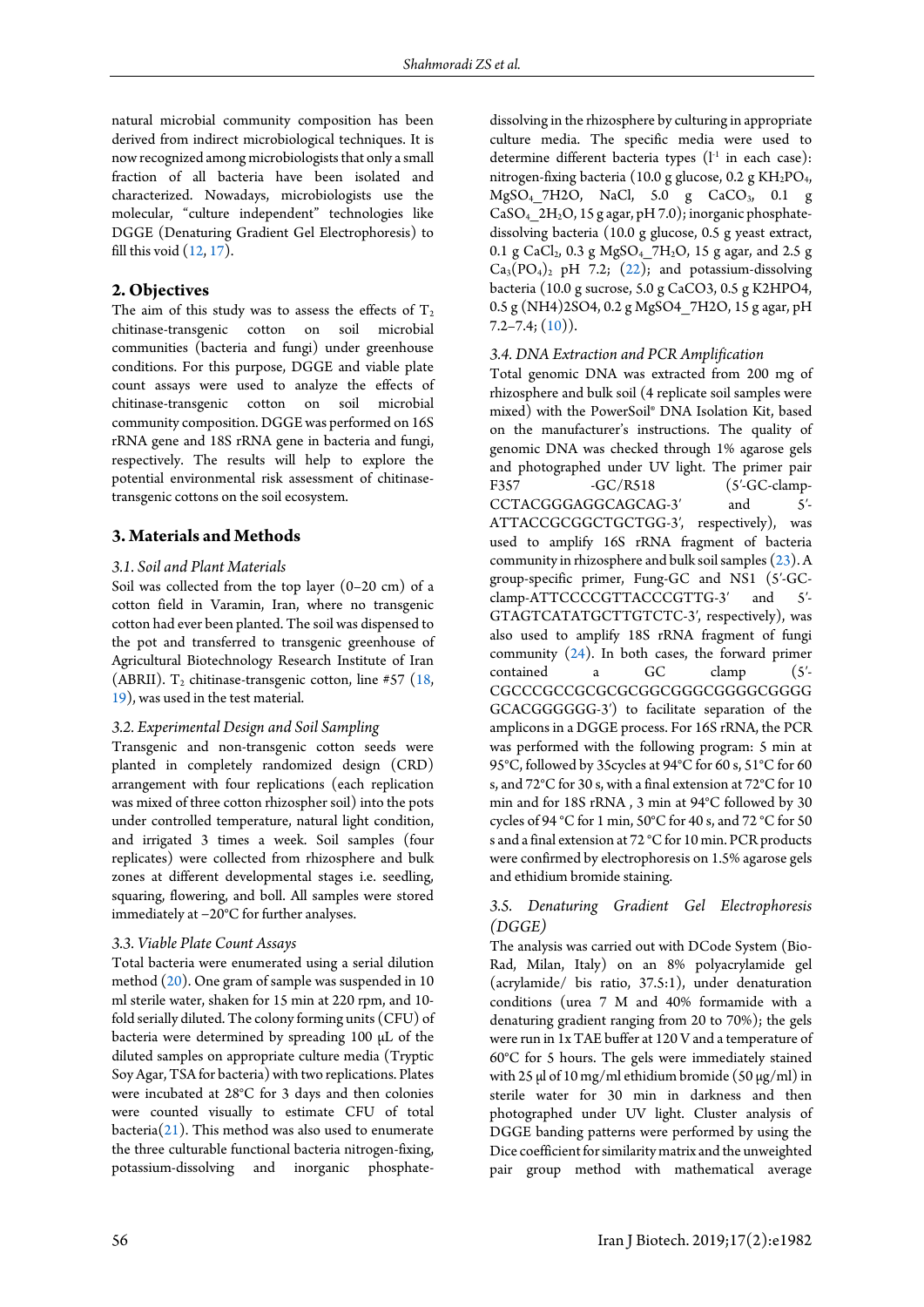(UPGMA) using NTSYS-pc software package, after band detection.

#### *3.6. Data Analysis*

Statistical analyses for microbial counts (Log <sup>10</sup> CFU) were done by one-way analysis of variance (ANOVA) and the Duncan test at the 5% level with Excel and SAS software.

# **4. Results**

*4.1. Viable Plate Count Assays*

#### *4.1.1. Total Bacterial Population in Rhizosphere and Bulk Soil*

The analysis of data revealed no significant differences in bacterial population size in rhizosphere and bulk soil between transgenic and non-transgenic cotton (P > 0.05) (table 1). There were significant differences in bacterial population size in rhizosphere soil among growth stages in both transgenic and non-transgenic plants, but not for bulk soil (**[Fig.1](#page-2-0)**). The maximum population of rhizospheric bacteria was detected at the squaring stage of cottons and then decreased in flowering and boll development stages in both transgenic and non-transgenic samples.

<span id="page-2-1"></span>

| Table 1. Analysis of variance of CFUs of cultivable total bacteria and functional bacteria in transgenic and non-transgenic cotton |  |
|------------------------------------------------------------------------------------------------------------------------------------|--|
|------------------------------------------------------------------------------------------------------------------------------------|--|

|         |              |              | Significance |
|---------|--------------|--------------|--------------|
|         |              |              |              |
| 0.001   | 0.001        | 0.9206       | ns           |
| 0.0004  |              |              |              |
| 0.882   | 453.42       | 0.0001       | $\mathbf S$  |
|         |              |              |              |
| 0.073   | 0.4          | 0.533        | ns           |
| 0.038   |              |              |              |
| 1.463   | 226.96       | ${}< 0.0001$ | $\mathbf S$  |
|         |              |              |              |
| 0.045   | 0.69         | 0.4118       | ns           |
| 0.0042  |              |              |              |
| 0.499   | 128.44       | ${}< 0.0001$ | $\mathbf S$  |
|         |              |              |              |
| 0.00003 | $\mathbf{0}$ | 0.9730       | ns           |
| 0.0049  |              |              |              |
| 0.245   | 144.7        | < 0.0001     | S            |
|         | <b>MS</b>    | Fvalue       | Probability  |

<span id="page-2-0"></span>

**Figure 1.** The population of bacteria in rhizosphere and bulk soil at different growing stages of cotton. rhizosphere (R) and bulk (B) soil.

#### *4.1.2. Functional Bacteria Population*

The results of functional bacteria were not variable. There were no significant differences in rhizospheric potassium-dissolving bacteria between transgenic and non-transgenic cotton at seedling, squaring, flowering and boll development stages (**[Table 1](#page-2-1)**). The maximum population size of potassium-dissolving bacteria was observed during squaring stage of cottons. The number of rhizospheric potassium-dissolving bacteria of transgenic and non-transgenic was returned to the same levels, with no significant diferrences, at the boll development stage (**[Fig. 2a](#page-2-2)**). Significant differences in nitrogen-fixing bacteria population size was detected at various growth stages (**[Table 1](#page-2-1)**). At the boll development stage, the number of nitrogen-fixing bacteria in rhizosphere soil of transgenic and nontransgenic cotton did not differ significantly (**[Fig. 2b](#page-2-2)**). There were no significant differences in the inorganic phosphate-dissolving bacteria population size in rhizosphere soil of transgenic and non-transgenic cotton (**[Table 1](#page-2-1)**). Nonetheless, there were significant differences in some growth stages (**[Fig. 2c](#page-2-2)**).

# <span id="page-2-2"></span>*4.2. Denaturing Gradient Gel Electrophoresis (DGGE)*

DGGE banding patterns were slight variation among chitinase-transgenic cotton and control at the different growth stage, whereas the same dominant bands were found between chitinase-transgenic and non-transgenic cotton at the same growth stage in both PCR products of 16S rRNA and 18S rRNA (**[Fig. 3](#page-3-0)**) of rhizosphere samples. Based on the bacterial and fungal DGGE profiles (**[Fig. 3](#page-3-0)**), the cluster analysis showed that chitinase-transgenic cotton and non-transgenic cotton at seedling formed single cluster, and the remaining samples fell into another cluster (**[Fig. 4](#page-4-7)**). According to the results there are no significant differences between microbial dynamic of transgenic cotton and nontransgenic cotton during 4 growth stages.

## **5. Discussion**

Our results showed significant variations (P  $\leq$  0.05) in bacterial population size of rhizosphere soil in both transgenic and non-transgenic cottons during different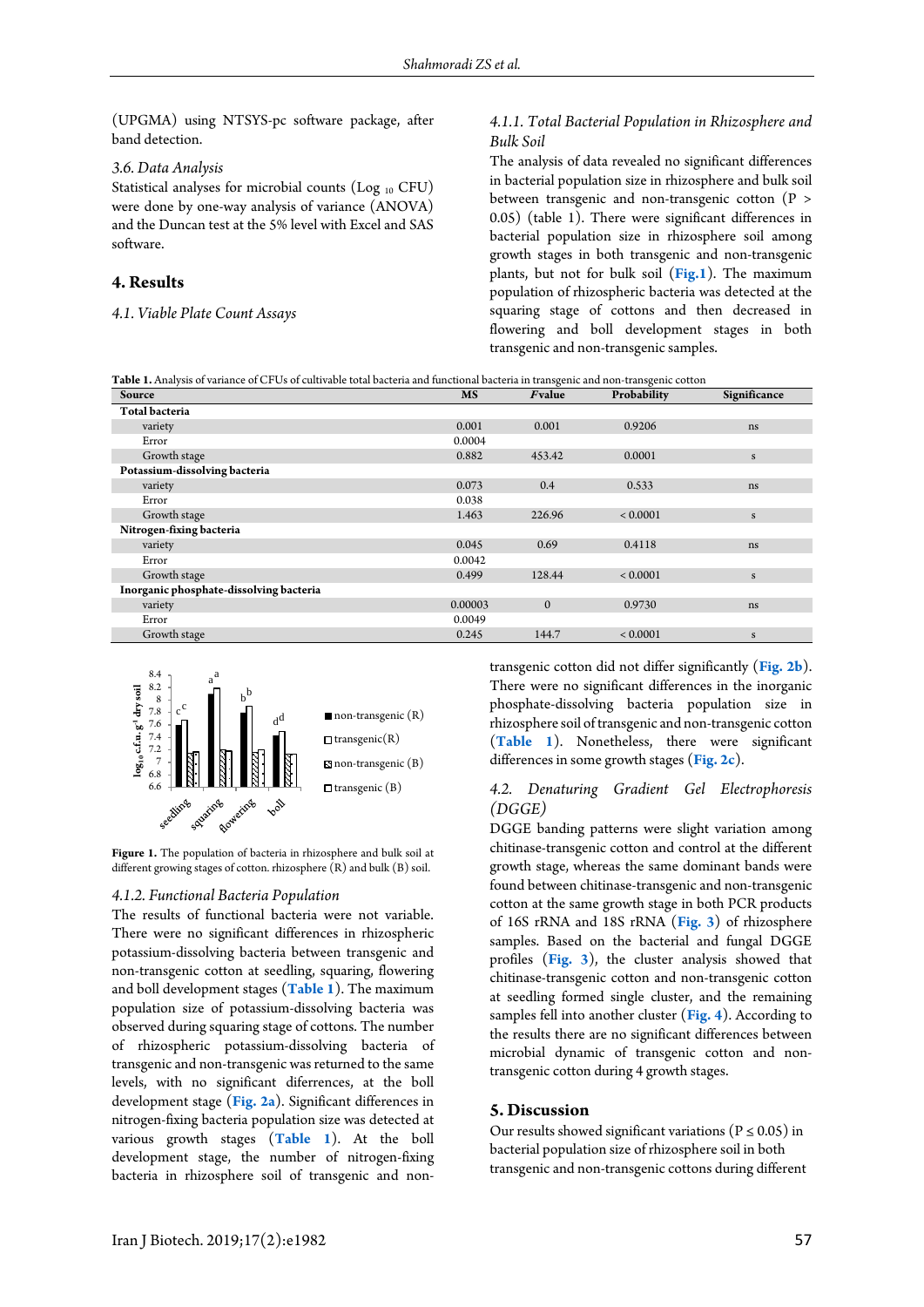growth stages. Though, no significant variations were observed in bulk soil. Nevertheless, there were no significant differences in total microbial population size in rhizosphere soil between transgenic cotton and nontransgenic parents.



**Figure 2.** The population of functional bacteria in rhizosphere and bulk soil at different growing stages of cotton. A) potassium-dissolving bacteria, B) nitrogen-fixing bacteria, C) inorganic phosphatedissolving bacteria. rhizosphere (R) and bulk (B) soil.

<span id="page-3-0"></span>These results are in accordance with those of [Wang,](#page-5-2)  Shen (16), who reported that 1-year-old chitinasetransgenic (McChit1) tobacco (T-Chit) were non-toxic to the number of cultivable bacteria and fungi population in studied purple soil during tobacco growth. In addition, no significant differences were observed between rhizosphere soil of chitinase transgenic and non-chitinase transgenic cotton in the numbers of culturable potassium-dissolving bacteria, nitrogenfixing bacteria and inorganic phosphates-dissolving bacteria during same stages. Similarly, Hu et al. (2008) found no significant differences between rhizospheric Bt and non-Bt cotton soil in the number of culturable functional bacteria (nitrogen-fixing bacteria, potassiumdissolving bacteria and organic and inorganic phosphates dissolving bacteria) during the four sampling stages in the four fields.



**Figure 3.** DGGE profiles of amplified 16S rRNA regions obtained from rhizosphere soil A) and 18S rRNA regions obtained from rhizosphere soil B) in different growth stages of transgenic and non-transgenic cotton. T: transgenic cotton, C: non-transgenic cotton, numbers 1 up to 4, four growth stage of cotton: seedling, squaring, flowering and boll development stage.

Icoz and Stotzky (2008) also reported there were no statistically significant differences in microorganism's populations, the enzymes activity, and the pH between Bt and non-Bt corn soils after 4 sequential years of corn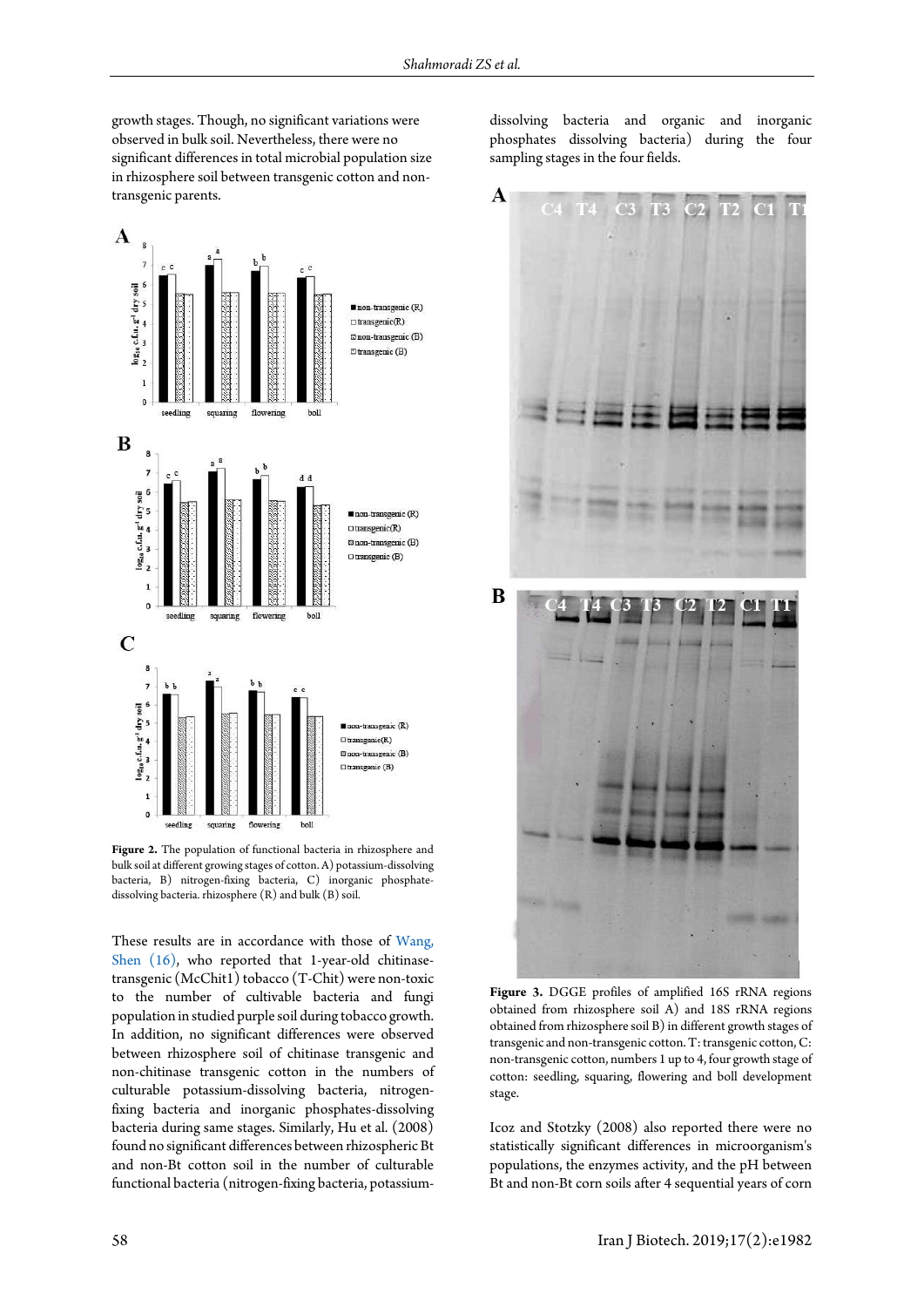planting. Meanwhile, Li, Liu [\(25\)](#page-5-12) demonstrated that long-term cultivation of Bt transgenic cottons do not exert any significant changes on community structure of bacteria, actinomycetes and fungi.

Rui, Yi [\(10\)](#page-4-6) indicated that there were no correlations between Bt toxin levels and number of the functional bacteria. Similarly, Bt toxin may not directly change the numbers of functional bacteria in the rhizosphere [\(10\)](#page-4-6). Li, Liu [\(25\)](#page-5-12) reported that the presence of Bt-transgenic oilseed rape in wild mustard populations had no direct effects on the rhizosphere nematode and microbial communities.

<span id="page-4-7"></span>

**Figure 4.** Cluster analysis of DGGE profiles for bacteria A), fungi B) from rhizosphere soil in different growth stages of transgenic and nontransgenic cotton. T: transgenic cotton, C: non-transgenic cotton, R numbers 1 up to 4, four growth stage of cotton: seedling, squaring, flowering and boll development stage. The dendrogram was created by using the similarity matrix based on Dice coefficients and unweighted pair group method with arithmetic averages (UPGMA).

The diversity of bacteria and fungi in rhizosphere was determined by PCR-DGGE. DGGE results showed similar banding patterns for PCR products of 16s rRNA and 18s rRNA of rhizosphere and bulk samples. Cluster analysis revealed that the effect of cotton development growth stages was more powerful than the effect of chitinase transgenic plants on the soil microbial communities. This means chitinase cotton had no negative effect on microbial population in soil compared to control cotton. Likewise, Zhang et al. [\(26\)](#page-5-13) suggested there were significant developmental variations related to cotton growth stages in the number of eubacteria, fungi and actinomycete of rhizosphere soil. However, there was no significant difference in microbial population size and community structures in rhizosphere soil between Monsanto's Bt-cotton NC 33B and non-transgenic cotton.

## **6. Conclusions**

In our study, the results indicated that bacterial communities in rhizosphere soil were modified considerably by the growth stage, but there was no significant difference between microflora of chitinase and control cotton rhizosphere. It is noticeable that alteration in soil microbial community had several reasons such as, the effect of climate and season, soil type and structure, plant species, and plant developmental stage [\(6\)](#page-4-4). Similarly many other previous studies, revealed that the effect of transgenic crops were minor, transient or no significant on microbial populations in rhizosphere soil [\(2-4,](#page-4-8) [8,](#page-4-9) [27-30\)](#page-5-14).

However, to obtain great knowledge or insight about the effect of transgenic plants on microbial community and take a more complete notion about microbial diversity, we need to use other technology like Next Generation Sequencing (NGS) approaches for meta-genome sequencing.

#### **Acknowledgement**

This study was supported by the Agriculture Biotechnology Research Institute of Iran (ABRII). We would like to thank all our colleagues in the Department of Genetic Engineering and Microbial Biotechnology and Biosafety Department of ABRII for their support and technical collaborations.

#### **References**

- <span id="page-4-0"></span>1. Bruinsma M, Kowalchuk G, Van Veen J. Effects of genetically modified plants on microbial communities and processes in soil. *Biol Fertil oils*. 2003;**37**(6):329- 337.
- <span id="page-4-8"></span>2. Liu B, Zeng Q, Yan F, Xu H, Xu C. Effects of transgenic plants on soil microorganisms. *Plant Soil*. 2005;**271**(1):1-13[. doi: 10.1007/s11104-004-1610-8](http://dx.doi.org/10.1007/s11104-004-1610-8)
- <span id="page-4-1"></span>3. Icoz I, Stotzky G. Fate and effects of insect-resistant Bt crops in soil ecosystems. *Soil Biol Biochem*. 2008;**40**(3):559-586. [doi:](http://dx.doi.org/10.1016/j.soilbio.2007.11.002)  [10.1016/j.soilbio.2007.11.002](http://dx.doi.org/10.1016/j.soilbio.2007.11.002)
- <span id="page-4-2"></span>4. Wei M, Tan F, Zhu H, Cheng K, Wu X, Wang J, et al. Impact of Bt-transgenic rice (SHK601) on soil ecosystems in the rhizosphere during crop development. *Plant Soil Environ*. 2012;**58**(5):217-223. [doi: 10.17221/627/2011-PSE](http://dx.doi.org/10.17221/627/2011-PSE)
- <span id="page-4-3"></span>5. Giovannetti M, Sbrana C, Turrini A, editors. The impact of genetically modified crops on soil microbial communities. Rivista di Biologia/Biology Forum; 2005.
- <span id="page-4-4"></span>6. Berg G, Smalla K. Plant species and soil type cooperatively shape the structure and function of microbial communities in the rhizosphere. *FEMS Microbiol Ecol*. 2009;**68**(1):1-13. [doi: 10.1111/j.1574-](http://dx.doi.org/10.1111/j.1574-6941.2009.00654.x) [6941.2009.00654.x](http://dx.doi.org/10.1111/j.1574-6941.2009.00654.x) [pmid: 19243436](www.ncbi.nlm.nih.gov/pubmed/19243436)
- <span id="page-4-5"></span>7. Hinsinger P, Bengough AG, Vetterlein D, Young IM. Rhizosphere: biophysics, biogeochemistry and ecological relevance. *Plant Soil*. 2009;**321**(1-2):117- 152[. doi: 10.1007/s11104-008-9885-9](http://dx.doi.org/10.1007/s11104-008-9885-9)
- <span id="page-4-9"></span>8. Zaman M, Mirza MS, Irem S, Zafar Y. A Temporal Expression of Cry1Ac Protein in Cotton Plant and its Impact on Soil Health. *Int J Agricult Biol*. 2015;**17**(2).
- 9. Brusetti L, Francia P, Bertolini C, Pagliuca A, Borin S, Sorlini C, et al. Bacterial communities associated with the rhizosphere of transgenic Bt 176 maize (Zea mays) and its non transgenic counterpart. *Plant Soil*. 2005;**266**(1-2):11-21[. doi: 10.1007/s11104-005-5399](http://dx.doi.org/10.1007/s11104-005-5399-x) [x](http://dx.doi.org/10.1007/s11104-005-5399-x)
- <span id="page-4-6"></span>10. Rui Y-K, Yi G-X, Zhao J, Wang B-M, Li Z-H, Zhai Z-X, et al. Changes of Bt toxin in the rhizosphere of